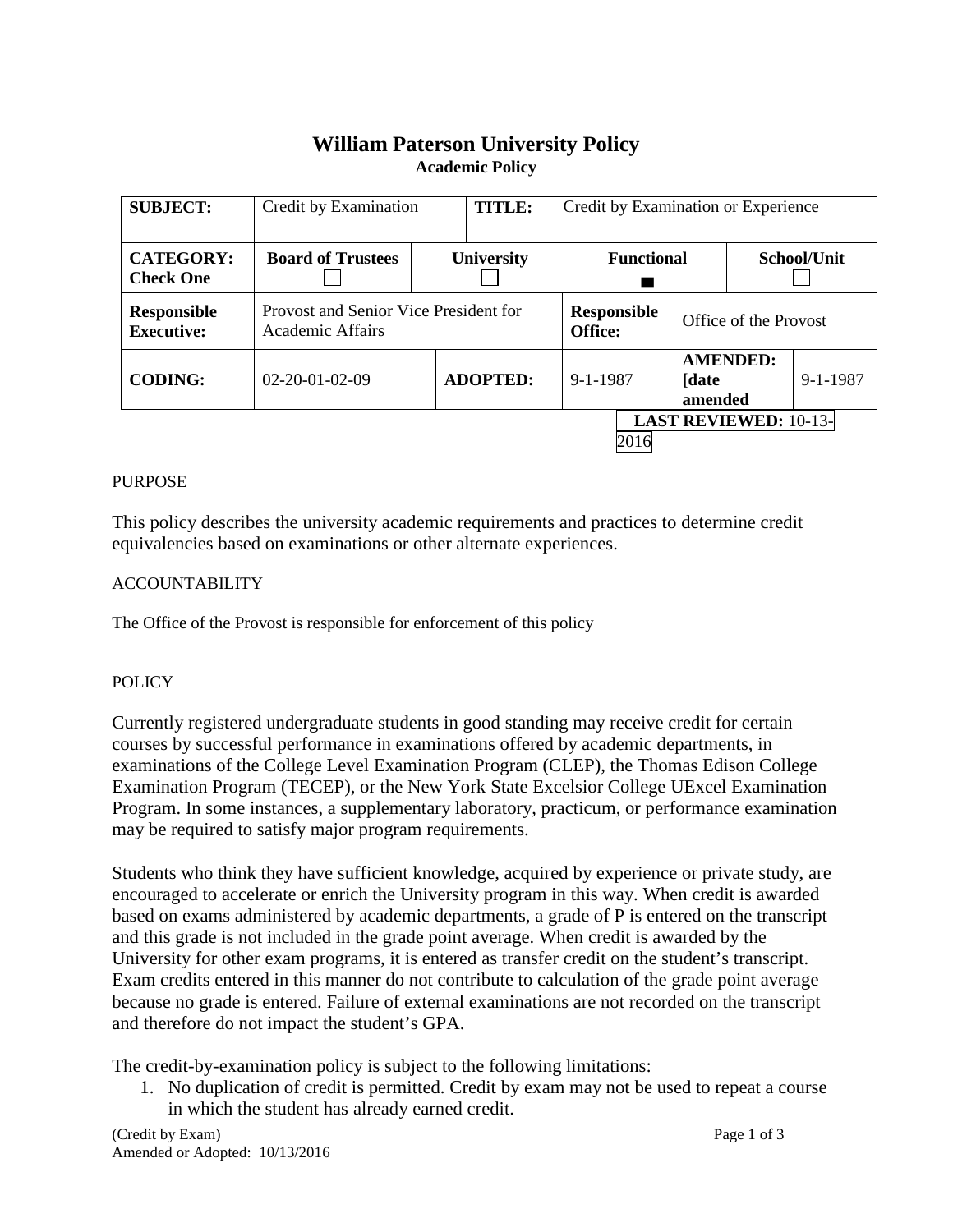- 2. No examination is permitted in a subject in which students have pursued more advanced work for which they have received credit.
- 3. Credit by exam is permitted in courses in which failing grades have been previously assigned. However, the failing course grade remains on the transcript and will be used in calculation of the student's GPA
- 4. The level of achievement required for award of credit is at least that which is normally specified and recommended by the American Council on Education and generally accepted practice.
- 5. Full-time students who attempt these testing options are still expected to maintain a minimum 12-credit load during any semester of residence; exceptions may be made for students in their final semester of degree completion.

Challenge and/or standardized exams may not be used as part of full-time status in determining financial aid eligibility. Additionally, fees for credit by exam options will not be covered by financial aid.

University policy limits the number of credits a student may be awarded toward the baccalaureate degree through CLEP, TECEP, CPEP, challenge examinations and credits through transfer to a maximum of 90. Students who avail themselves of this maximum advanced standing credit are, nevertheless, expected to fulfill all major program prescriptions even though they may exceed the minimum 120 credits for the baccalaureate degree. The various testing options are discussed more fully below.

## **PROCEDURES**

# **College Level Examination Program (CLEP)**

The College Level Examination Program is a nationally recognized series of examinations that primarily tests the content and theory of undergraduate courses normally offered during freshman and sophomore years. They are prepared, updated, and processed by the Educational Testing Service.

There are thirty-three computer-based examinations from which to choose. Subject examinations are available and are generally equivalent to freshman-sophomore electives or introductory courses in major program sequences. Subject examinations are equivalent to single-semester (3 credit course) or two-semester (6-credit sequence). The University recognizes and grants credit for a satisfactory performance in these examinations for a minimum standard score of fifty.

Since CLEP examinations are primarily geared to freshman-sophomore levels, a student may be granted a maximum of 60 credits through these examinations whenever earned. Credit is awarded to students after the initial test or the first retest only. Examinations may be repeated after a six-month waiting period. **Any currently enrolled student who has completed 60 or more credits is ineligible to take General Examinations. Any currently enrolled student who has completed 90 credits is ineligible to take Subject Examinations.**

Successful completion of the beginner level of a foreign language CLEP sequence will not satisfy the University's foreign language requirement although the student may be eligible to receive degree credit. Students who pass the introductory level of a foreign language CLEP test